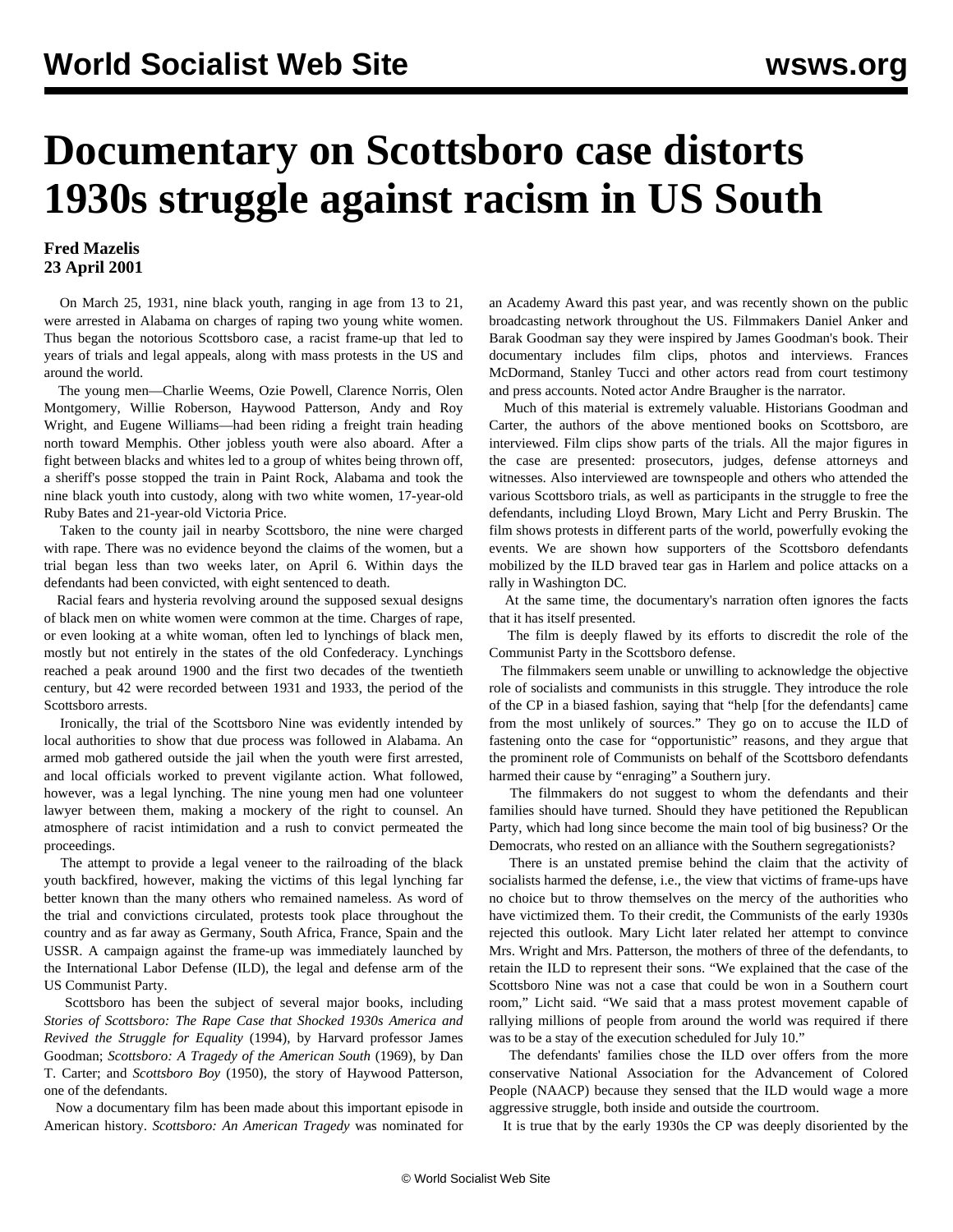Stalinist degeneration of the Russian Revolution and the Third International. This was the "Third Period," in which Communist Parties throughout the world were commanded to follow an ultra-left course. But the CP was still very much a workers' organization, and it included in its ranks and among its supporters thousands of dedicated fighters for socialism and equality.

 Whatever the subsequent decay and betrayals of the Communist Party, the ILD's campaign on behalf of the Scottsboro defendants was motivated by the aim of uniting and defending the working class, and it was a campaign that no other organization at that time was capable of conducting. There was nothing "unlikely" about the role of the ILD. This was the organization that had led the fight to save Sacco and Vanzetti from the electric chair during the 1920s. The ILD was able to defend the "Scottsboro Boys" because it proceeded from an understanding of the class roots of racism and its essential political function as a tool for dividing and weakening the working class.

 The case was publicized on this basis, bringing it to millions of people around the world. The glare of publicity was crucial in saving the lives of the defendants. The ILD fought for and obtained a stay of execution in 1931, and this in turn made possible the appeal to the Supreme Court that resulted, in October 1932, in the overturning of the original conviction.

 The legal victory in 1932 was only the beginning of the battle. A second trial took place in early 1933 in Decatur, Alabama. The ILD retained the noted New York criminal defense attorney Samuel Leibowitz. Leibowitz was not known for devotion to any political principles, but joined the campaign and was apparently moved by the case. He conducted an aggressive defense, exposing the lies of chief prosecution witness Victoria Price. In addition, Ruby Bates surfaced at the end of the trial to recant her original rape charge. Despite this, the all-white jury voted to convict once again.

 The New York attorney, for all of his experience and skill, politically underestimated the forces he was up against. He was stunned by this second conviction, and lashed out at a news conference that is shown in the documentary, with language that expressed a certain bitterness and despair. Interestingly, Leibowitz went on in later decades to a career as a prominent judge and death penalty supporter in New York.

 The 1933 convictions were not the end of the struggle. The prosecution's misconduct was so egregious and the verdict was so obviously flawed that the presiding judge, James Horton, threw out the conviction several months later, a principled action that ended his political career. To ensure yet another conviction, Horton was replaced by an openly biased judge for a third trial. The third round of convictions, however, was thrown out once again by the US Supreme Court in February 1935.

 Finally, in 1937, faced with a stalemated pattern of trials and convictions that were repeatedly overturned on appeal, the Alabama authorities came to a plea bargain agreement that saw the charges dropped against four of the original defendants. The five others served between 6 and 17 years in prison. Of the original defendants, only Clarence Norris was able to overcome the trauma of his persecution and live to see his complete exoneration. After being paroled in 1946, Norris fled to the North. He ultimately received a pardon from Alabama Governor George Wallace in 1976.

 The campaign led by the International Labor Defense had been unable to win the freedom of all of the defendants, but it clearly saved their lives. As the film acknowledges, "the united front" of the prosecution and its supporters in Alabama "began to crack" after years of struggle. The defense campaign led to two landmark Supreme Court decisions, *Powell v. Alabama*, in 1932, which affirmed the right to representation by adequate counsel in a capital case, and *Norris v. Alabama*, in 1935, which overturned the conviction because of the systematic exclusion of blacks from the jury rolls.

These decisions did not take place in a political vacuum. The justices

were forced to take into account the international campaign on behalf of the Scottsboro defendants. There is no doubt that political discussions took place at the highest levels of the government, discussions that found a reflection in the court decisions. This was, by the way, a very conservative Court, so dominated by a right-wing majority that President Franklin Roosevelt briefly and unsuccessfully tried to "pack" the Court by enlarging it in order to secure more favorable decisions on New Deal legislation.

 Whatever their conservative predilections, however, the justices had to respond to fears in ruling class circles over the influence the Communist Party was gaining over advanced sections of workers and intellectuals. It is noteworthy in this regard that one of the original accusers, Ruby Bates, was won to the Communist Party. This fact is barely noted in the documentary even though the film goes on to provide a postscript on Victoria Price, who maintained her original story until her death. Bates's action certainly reflected the appeal of socialist ideals to broad layers, and the potential for uniting working people across racial and ethnic lines.

 The CP's leadership of the struggle against the Scottsboro frame-up greatly increased its authority, and turned an international spotlight on Jim Crow segregation in the South at a time of enormous social and political struggle. Although the first trial took place before the mass working class radicalization of the 1930s, the Bonus March on Washington DC had already given some sign of the battles to come. And the 1935 decision came in the year following the massive general strikes in Minneapolis, Toledo and San Francisco that anticipated the rise of the industrial unions.

 The landmark court decisions thus stand as testaments to the power of the popular mobilization led by the CP on behalf of the Scottsboro defendants. This mass mobilization in turn set a precedent for the civil rights movement of the 1950s and 1960s.

 Despite this historical record, the Scottsboro filmmakers declare there were no "heroes" in the Scottsboro case. They claim that protests only alienated the Southern juries, but they neglect to discuss the impact of the worldwide protest on the Supreme Court rulings, whose legal consequences were such that the Alabama authorities were eventually forced to back down. This is inconsistent, to say the least.

 "In the end, it was not letters, marches or editorials, but time alone that brought the [Scottsboro] affair to an end." The "ultimate tragedy," the narration informs us, is that the defendants were "paraded for everybody's benefit but their own."

 Thus the filmmakers seek to belittle the heroic and historic character of the Scottsboro struggle. To say that time alone brought the case to an end ignores the obvious fact that the defendants would have been executed if not for the sustained political campaign against repeated frame-up convictions. To suggest that these young men were "paraded" by those who fought to save their lives, that the role of the Communist Party in defending them was equivalent to the way in which the authorities paraded them before kangaroo courts, borders on slander.

 What is behind this distortion of the Scottsboro case? It very much reflects the decline in political consciousness in recent years. The filmmakers are both 37 years old. They matured in the years of the Reagan administration, which was followed by the collapse of all the old workers organizations, an international phenomenon of which the downfall of the Stalinist bureaucracy in the USSR and Eastern Europe was the sharpest expression.

 For more than a decade, the working class has not been on the scene as an organized force of resistance to the onslaught on living standards and democratic rights. These are the circumstances under which a movie on the Scottsboro struggle can glibly assert that the struggle didn't mean anything at all.

 This is related as well to another example of the dismissal treatment of the history of the class struggle in the United States. A semi-official line dominates in academia and the media, claiming that the American